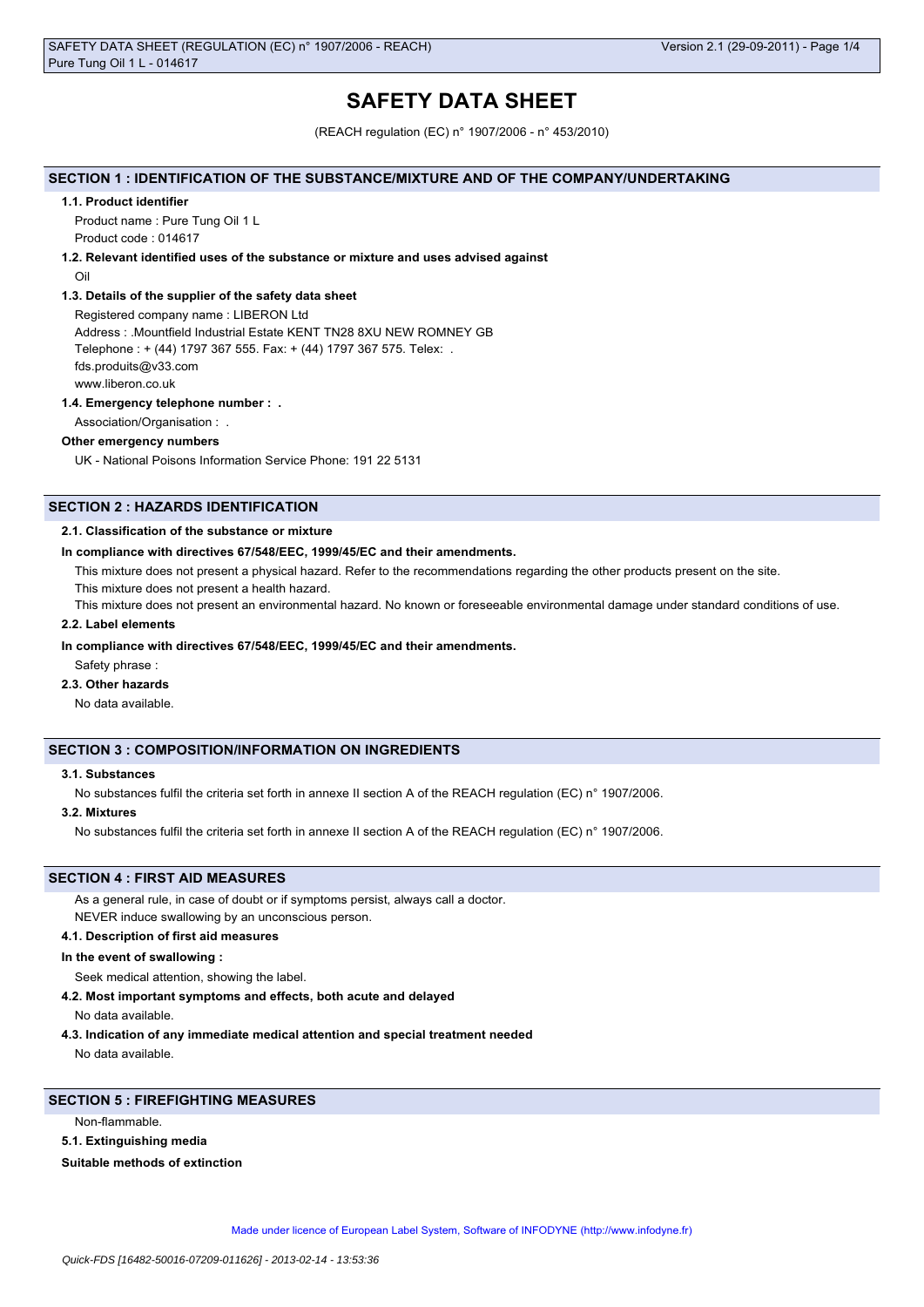# SAFETY DATA SHEET (REGULATION (EC) n° 1907/2006 - REACH) Pure Tung Oil 1 L - 014617

#### In the event of a fire, use :

- sprayed water or water mist
- foam
- multipurpose ABC powder
- BC powder
- carbon dioxide (CO2)

# **Unsuitable methods of extinction**

- In the event of a fire, do not use :
- water jet

# **5.2. Special hazards arising from the substance or mixture**

A fire will often produce a thick black smoke. Exposure to decomposition products may be hazardous to health.

- Do not breathe in smoke.
- In the event of a fire, the following may be formed :
- carbon monoxide (CO)
- carbon dioxide (CO2)

# **5.3. Advice for firefighters**

No data available.

#### **SECTION 6 : ACCIDENTAL RELEASE MEASURES**

#### **6.1. Personal precautions, protective equipment and emergency procedures**

Consult the safety measures listed under headings 7 and 8.

#### **For fire-fighters**

Fire-fighters will be equipped with suitable personal protective equipment (See section 8).

#### **6.2. Environmental precautions**

Contain and control the leaks or spills with non-combustible absorbent materials such as sand, earth, vermiculite, diatomaceous earth in drums for waste disposal.

Prevent any material from entering drains or waterways.

**6.3. Methods and material for containment and cleaning up**

## Clean preferably with a detergent, do not use solvents.

## **6.4. Reference to other sections**

No data available.

## **SECTION 7 : HANDLING AND STORAGE**

Requirements relating to storage premises apply to all facilities where the mixture is handled.

#### **7.1. Precautions for safe handling**

Always wash hands after handling.

#### **Fire prevention :**

Prevent access by unauthorised personnel.

#### **Recommended equipment and procedures :**

For personal protection, see section 8.

Observe precautions stated on label and also industrial safety regulations.

## **Prohibited equipment and procedures :**

No smoking, eating or drinking in areas where the mixture is used.

#### **7.2. Conditions for safe storage, including any incompatibilities**

No data available.

#### **Storage**

Keep out of reach of children.

#### **Packaging**

Always keep in packaging made of an identical material to the original.

# **7.3. Specific end use(s)**

No data available.

## **SECTION 8 : EXPOSURE CONTROLS/PERSONAL PROTECTION**

#### **8.1. Control parameters**

No data available.

**8.2. Exposure controls**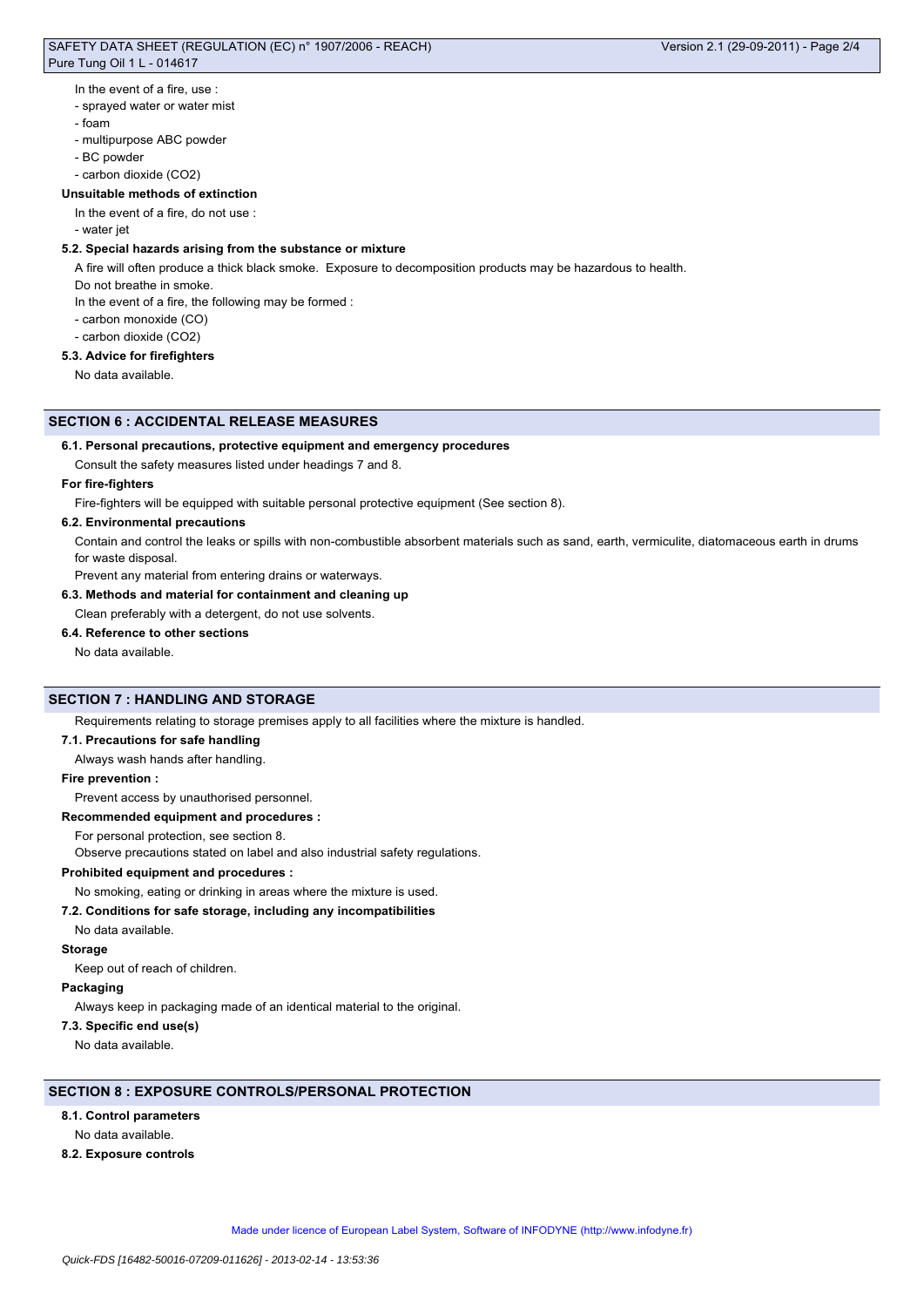## **Personal protection measures, such as personal protective equipment**

Use personal protective equipment that is clean and has been properly maintained.

Store personal protective equipment in a clean place, away from the work area.

Never eat, drink or smoke during use. Remove and wash contaminated clothing before re-using. Ensure that there is adequate ventilation, especially in confined areas.

## **- Eye / face protection**

Avoid contact with eyes.

Use eye protectors designed to protect against liquid splashes

Before handling, wear safety goggles in accordance with standard EN166.

## **- Hand protection**

Wear suitable protective gloves in the event of prolonged or repeated skin contact.

## **- Body protection**

Work clothing worn by personnel shall be laundered regularly.

After contact with the product, all parts of the body that have been soiled must be washed.

## **SECTION 9 : PHYSICAL AND CHEMICAL PROPERTIES**

#### **9.1. Information on basic physical and chemical properties**

## **General information :**

| Physical state:                                        | viscous liquid. |
|--------------------------------------------------------|-----------------|
| Important health, safety and environmental information |                 |
| $pH$ :                                                 | Not relevant.   |
| Flash point interval :                                 | not relevant.   |
| Vapour pressure :                                      | not relevant.   |
| Density:                                               | $0.9 - 1$       |
| Water solubility:                                      | Insoluble.      |

#### **9.2. Other information**

No data available.

## **SECTION 10 : STABILITY AND REACTIVITY**

#### **10.1. Reactivity**

No data available.

#### **10.2. Chemical stability**

This mixture is stable under the recommended handling and storage conditions in section 7.

**10.3. Possibility of hazardous reactions**

No data available.

**10.4. Conditions to avoid**

**10.5. Incompatible materials**

#### **10.6. Hazardous decomposition products**

The thermal decomposition may release/form :

- carbon monoxide (CO)

- carbon dioxide (CO2)

## **SECTION 11 : TOXICOLOGICAL INFORMATION**

## **11.1. Information on toxicological effects**

Repeated or prolonged contact with the mixture may cause removal of natural oil from the skin resulting in non-allergic contact dermatitis and absorption through the skin.

## **11.1.1. Substances**

No toxicological data available for the substances.

## **11.1.2. Mixture**

No toxicological data available for the mixture.

# **SECTION 12 : ECOLOGICAL INFORMATION**

## **12.1. Toxicity**

## **12.1.1. Substances**

No aquatic toxicity data available for the substances.